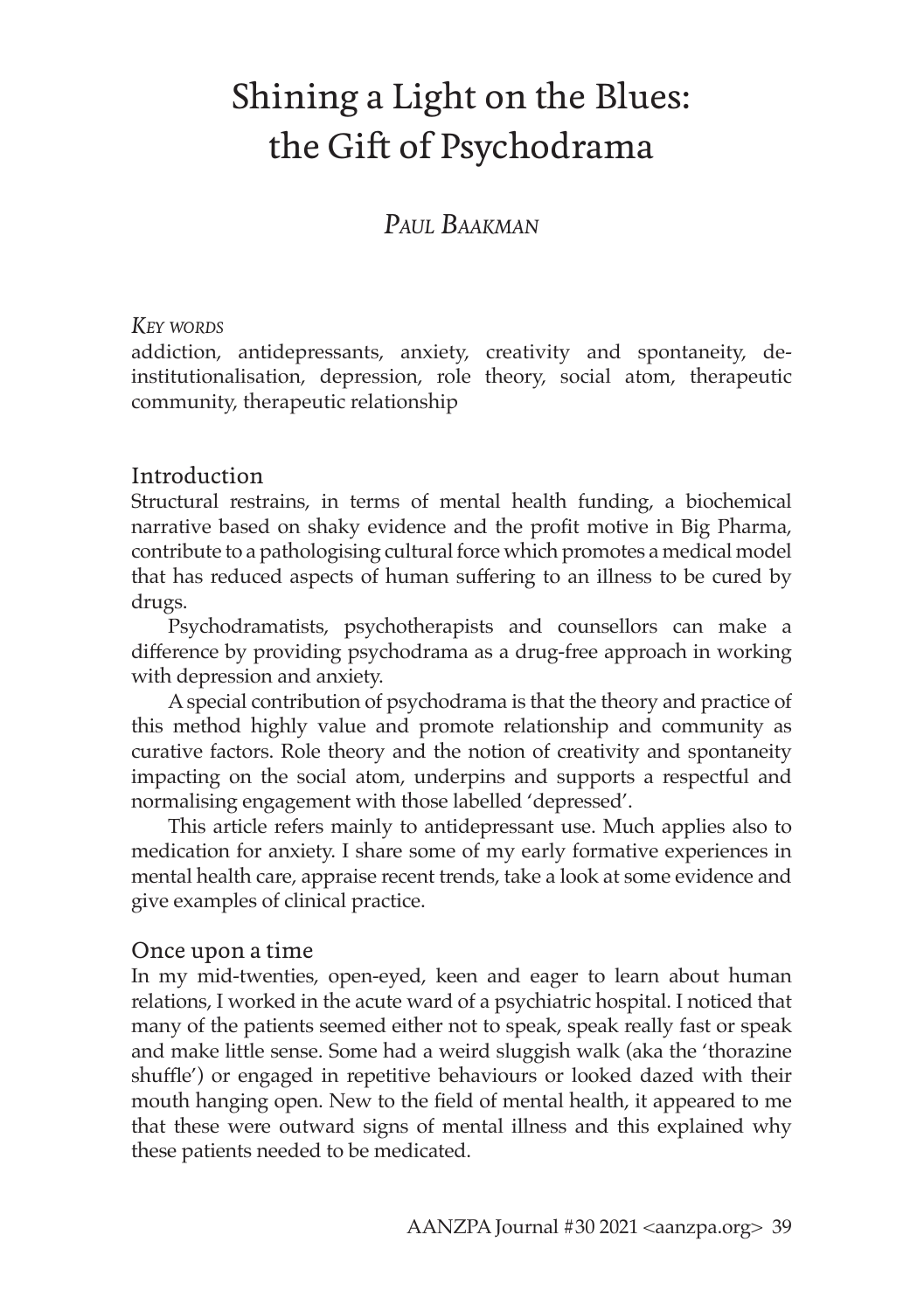Over time I discovered that many of the 'weird' presentations I saw were the actual *result* of being medicated. Some patients were completely 'off their faces'. The overriding concern of the institution seemed to be that patients would 'accept their illness' and 'comply with medication'. Suicide was to be prevented through a chemical straight-jacket.

So-called 'group therapy', usually run by a psychiatrist, meant going around the circle of 20 to 30 patients and everyone getting a few minutes. In these brief moments, the psychiatrist's main focus was on checking that the patient was accepting of their diagnosis and complying with taking their prescribed medication. Talking back was pathologised as a sign of denial, resistance or illness. Submission and compliance would be interpreted as a sign of increasing wellness and this meant the patient was one step closer to discharge.

It appeared to me that patients would, as a standard, first be medicated or sometimes electro-shocked. Sometimes, a fuller interview would be attempted, usually behind a one-way screen in a soulless clinical room with not a single plant. The multidisciplinary staff on the other side of the mirror and thus invisible to the patient, would be commenting, sometimes judgementally, in the privacy of being safely screened off. Discussion would often centre around diagnosis and medication and focus on questions like: 'does the depression cause the psychosis or does the psychosis cause the depression?' The purpose of such discussions was to determine what medication would be used.

I met some wonderful staff; nurses, social workers and doctors who treated patients with deep respect and care. They did an amazing job in a terrible atmosphere and seeing these courageous staff in action gave me hope and inspiration. Yet, any attempt to build a truly therapeutic relationship with patients was thwarted by the fact that I could, with little notice, be assigned to another ward. At one time a patient with whom I had built a good connection was given electro-shocks and subsequently could not even remember my name or our previous conversations! Any activity that might stir up feelings, such as psychodrama, was unwanted as the orthodoxy required that 'we need our patients to be settled'.

One response to this story is: 'That was then, but surely we are not barbarians any-more?' to which I reply that I yet have to come across a publicly funded psychiatric clinic or hospital that gives patients an option of drug-free intervention.

De-institutionalisation, promoted as 'community care' was largely intended as a positive move respectful of personal liberty, yet was also motivated by an effort to cut costs. Many former patients now live on the street, end in prison or in rickety boarding houses.

Mike Consedine, a Psychiatric Nurse and inspiring in-service trainer, organised psychodrama workshops and I personally experienced its' power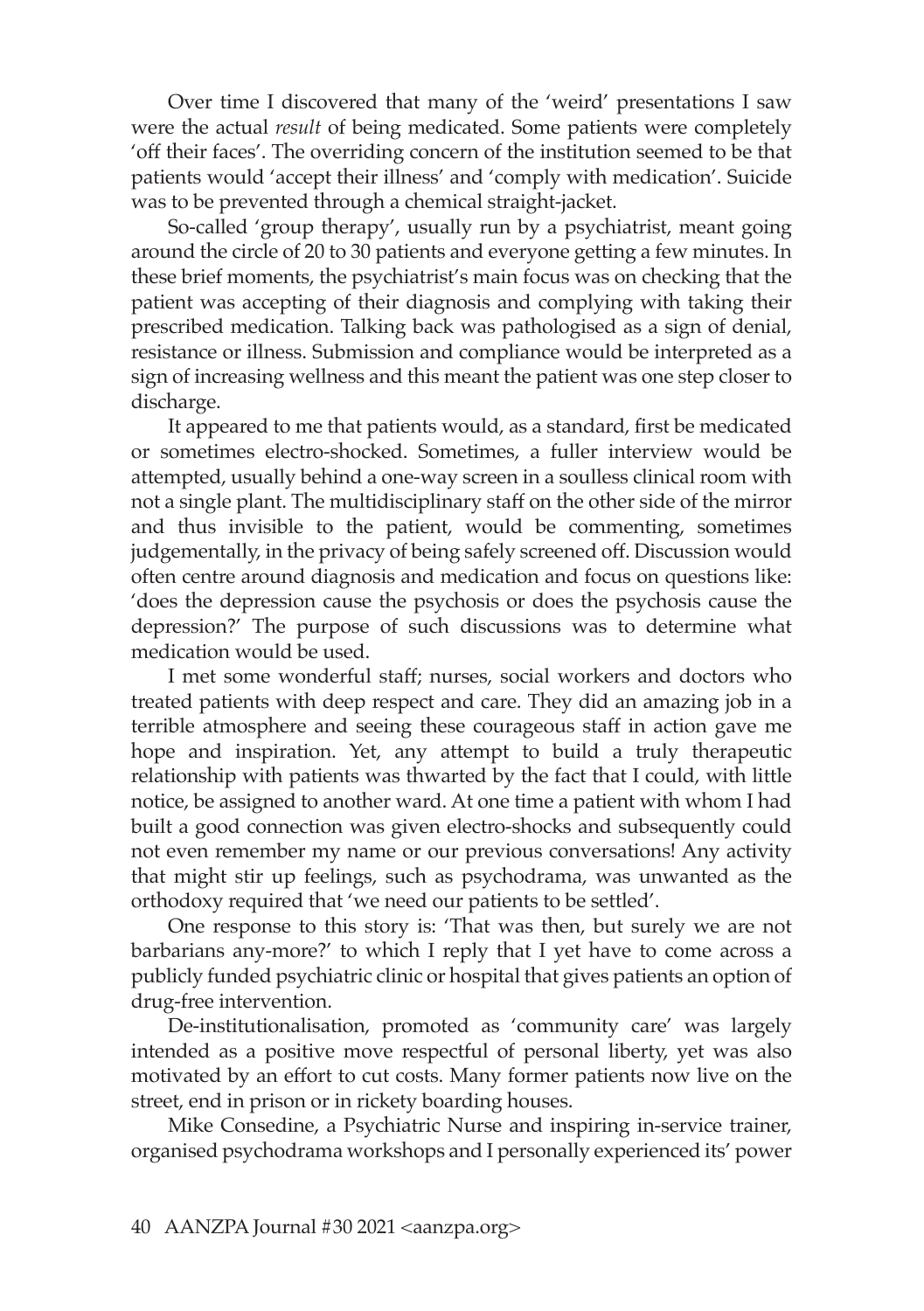and effectiveness. I began training in the method and learned about potent psychodramatic interventions. The mainly custodial model used in the psychiatric clinic led to me feeling under-utilised. I resigned in order to take up a position as therapist in the Therapeutic Community that was Queen Mary Hospital, in Hanmer Springs. I felt uplifted and encouraged by seeing many hundreds of patients coming off alcohol, illegal and prescription drugs. The hospital pioneered a beginning bi-cultural approach by instituting a Taha Maori programme. Through group sessions and individual therapy, lectures, films, a 'grief-group', many psychodrama sessions, hiking in the hills, dances and a communal soak in the thermal pools, patients came to relate well, understand themselves and their relationships and were helped to turn their lives around.

Robert Crawford, the Superintendent and inspirational leader of the hospital was for a while my mentor. He organised many stimulating training workshops with Max Clayton and Chris Hosking. He wrote a book about his experiences at the hospital (Crawford, 2008). Chapter three, with a focus on group therapy and psychodrama, is available on the Psychodrama Australia website.

### Nowadays

The scarcity of available therapeutic communities is partially responsible for the rise in drug-treatment. Funding for mental health, instead of paying for more medics to prescribe ever more pills, could pay for the establishment and the training of people to staff such communities. The trend in mental health is to reduce things down to the level of the individual and the emphasis on this has an isolating and pathologising effect.

Psychiatry largely has learned to depend on psychopharmacology and left behind psychotherapy. The 'psychiatrist's bible' aka the DSM (Diagnostics and Statistics Manual), with each updated edition invents new 'disorders' which further squeezes and narrows the boundaries of what may be considered 'normal' functioning and legitimises drug treatment.

A psychodramatist who works as a psychotherapist or counsellor offers an in-depth relational approach, which includes a recognition of the complex factors that shape our expectations and experience of 'happiness' or wellbeing. These factors range from genetic, dietary, attachment styles, family, social, historical, economic, political, environmental and commercial, to spiritual or cultural. This focus supports a *systemic* approach.

Therapists and counsellors are not paramedics, doctor's assistants or quasi-psychiatrists. Our task is not to ensure that a client accepts a diagnosis of illness or to blindly suggest or promote 'compliance' with drug-treatment. Our mission is to work for the advancement of creativity and spontaneity and the freeing up of the creative genius in individuals and communities.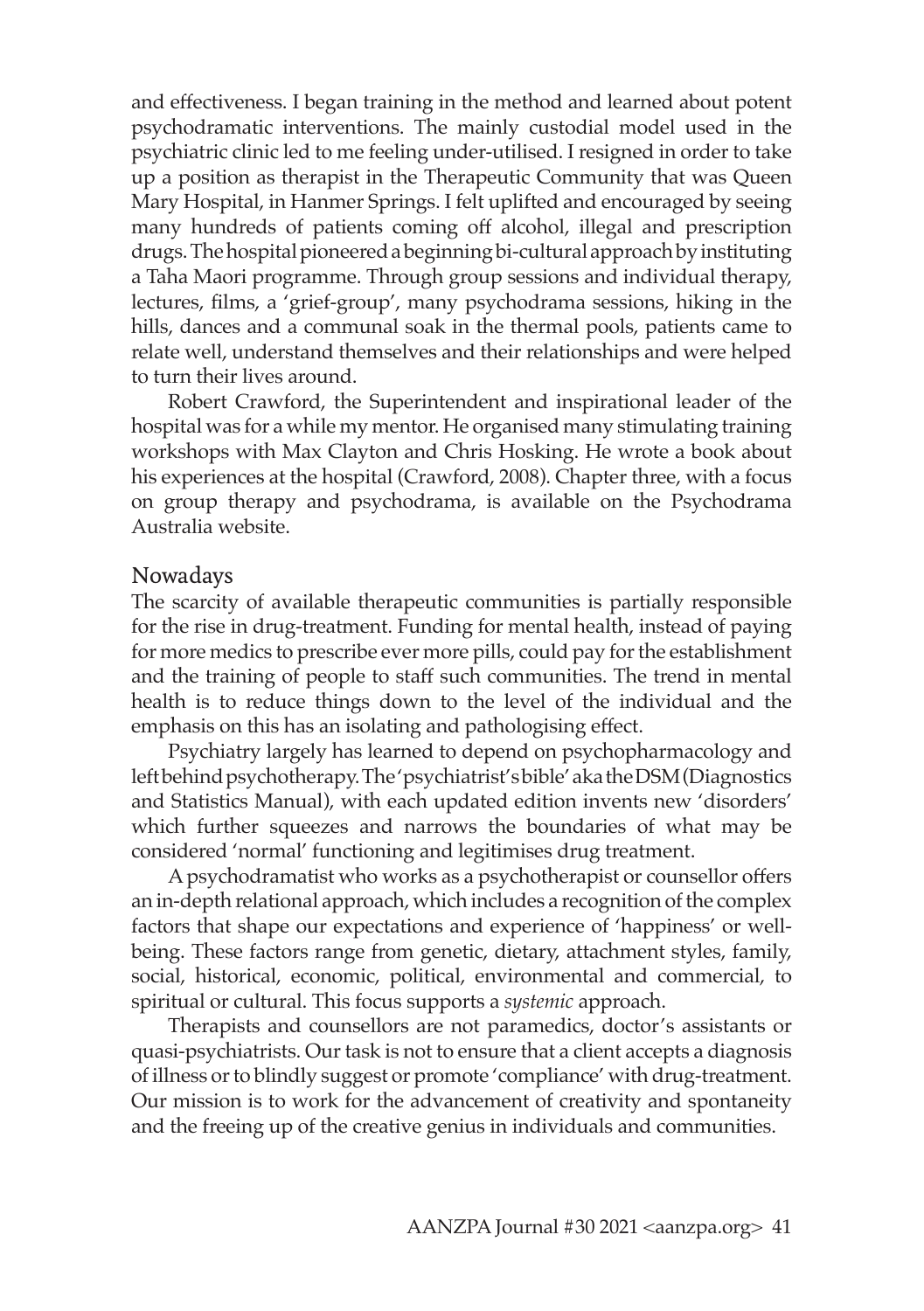## *Psychiatric-identity formation*

Many people with emotional, mental or interpersonal struggles have been advised by their doctor that they have an illness or 'biochemical imbalance' and are best to take antidepressants or tranquillisers. I regularly hear that patients are told they must take these drugs for the rest of their life. One of my clients said 'stuff that' to their psychiatrist and this person is now an effective and valued leader in the mental health field.

Accepting a diagnosis of 'illness', for some, can hold an attraction, as it suggests that 'your depression or anxiety is a disease that is *happening to you'* (that you're sick and therefore don't need to engage in the challenging process of examining your life and perhaps make changes).

Long-term antidepressant use may set patients up for more depression in the future. Study after study has shown that generally anti-depressants are no more effective than placebo treatment. Yet, placebos are cheaper and don't cause side-effects or withdrawal symptoms! Placebos' apparently similar effectiveness is a testament to the remarkable power of the mind.

### *Drug-companies: lifesavers or psychopaths in suits?*

I support vaccinations and highly value medicine and science. Drugs can be most helpful in maintaining life or curing disease. Drug companies have made some amazing contributions to human well-being. At the same time, the current massive opioid crisis in the USA is the outcome of pure greed by the makers of such drugs as Oxycontin and have cost countless lives.

### *A place for drug-treatment*

Generally, persons with mild to moderate depressive symptoms will benefit from attending to exercise, good nutrition and sleep, social connection as well as counselling or therapy.

There are times when taking prescription drugs for depression can be helpful, generally for a shorter period (say 6 months). Some effectiveness has been shown for drug-treatment of severely depressed persons. Medication, in these exceptional circumstances, can save a life by or help a person to get relief from debilitating symptoms and free up energy that makes therapeutic work possible. But when do we call someone 'severely depressed'?

## *Inflation*

The definition of 'severely depressed' has suffered from inflation (like the word 'trauma'). When something like 10% of the population in the developed world is given a prescription for antidepressants, this means that either we must have an enormous epidemic of severe depression or a severe epidemic of over-prescribing!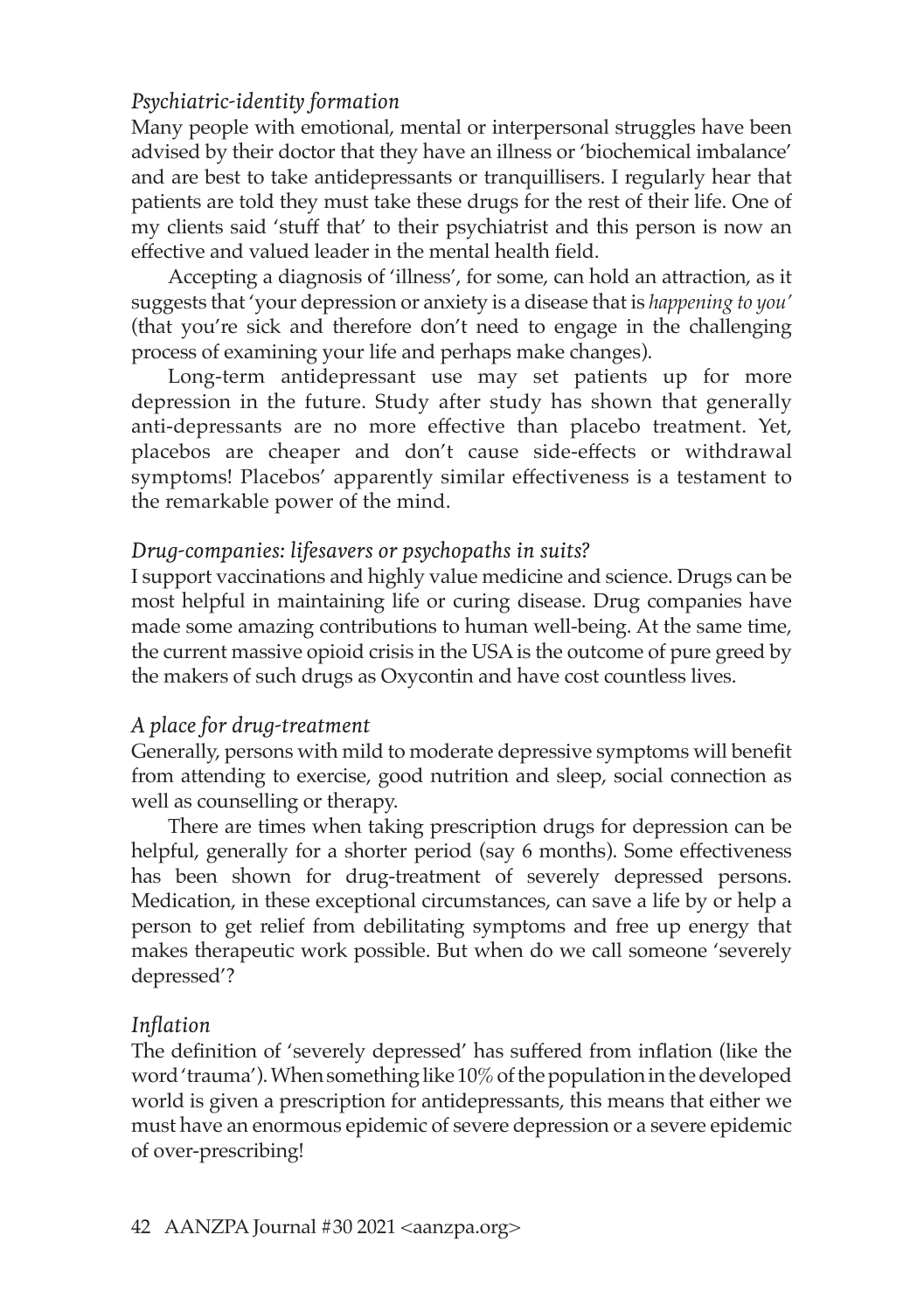About one in 10 New Zealanders are prescribed antidepressant medication each year. In Aotearoa, in 2017, the number of children and teenagers on Prozac-style antidepressants has soared 98 per cent in the previous 10 years to a total of nearly 15,000 young people. (Wiggins, 2017)

The review of 70 trials of the most common antidepressants, involving more than 18,000 people, found they doubled the risk of suicide and aggressive behaviour in under-18s. (Paludan-Müller et al, 2016)

### *Bio-babble*

You have a 'biochemical imbalance', or so the story goes, and 'this drug will correct that unbalance'. The remarkable thing is that this assumption has been promoted as gospel. I have not come across evidence that depression is a medical illness or brain disease. No depressed person I know has ever had a blood test or other investigation to determine exactly what chemical might be missing. The diagnosis of depression is based solely on the person's subjective reporting of their state of mind. Lifestyle and cultural factors such as poverty and deprivation, abuse, oppression, colonisation, lack of exercise, alcohol use and diet are often overlooked in a standard 15-minute medical consultation.

The 'lack of serotonin' theory, because of its simplicity, is ideal for marketing purposes, yet is increasingly being challenged (with one researcher calling it 'bio-babble' — a play on the term 'psycho-babble'). It is not easy for doctors to engage in depth with a patient, in 15 minutes, when both are bombarded by the glossy brochures and clever marketing campaigns of the pharmaceutical companies who manipulate popular culture to increase their profit margins.

### *A critical look at some evidence*

The results of clinical trials are frequently withheld, making it difficult for patients and prescribers to make an informed decision. The British Medical Journal has published an audit of 42 pharmaceutical companies, worldwide. The study concludes: 'Transparency commitments are highly variable between companies, with some making minimal commitments, or none at all. Many companies' policies were poorly worded and internally inconsistent.' (Goldacre et al, 2017)

*In Primum Non Nocere: An Evolutionary Analysis of Whether Antidepressants Do More Harm than Good*, the authors conclude: 'Our review supports the conclusion that antidepressants generally do more harm than good'. (Andrews, et al. 2012)

Peter C Gøtzsche, MD, a Danish physician, medical researcher, and former leader of the Nordic Cochrane Center at Rigshospitalet in Copenhagen, Denmark, and author of 'Deadly Medicines and Organised Crime: How Big Pharma Has Corrupted Healthcare', exposes the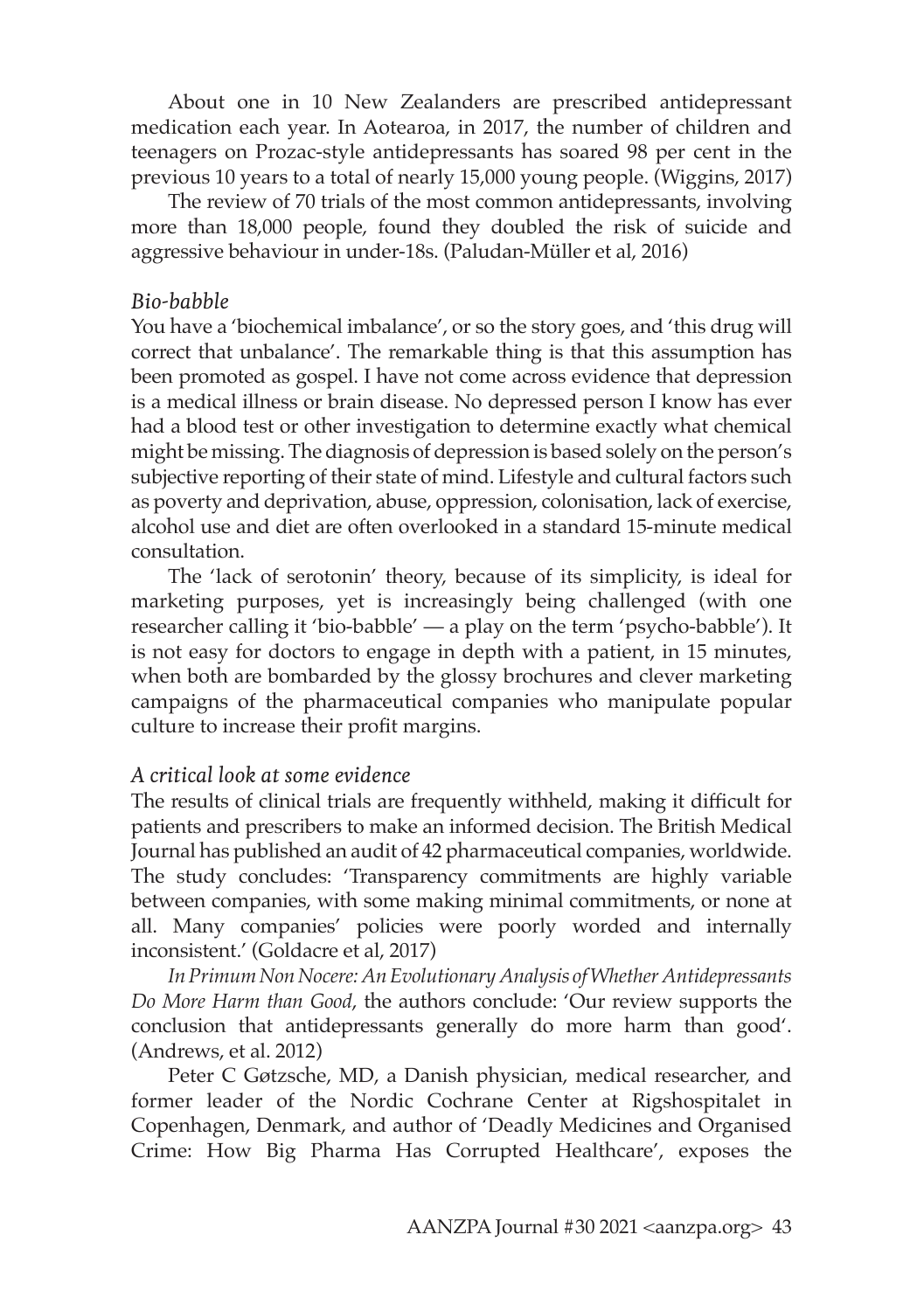pharmaceutical industry, both in research and marketing, as 'well-dressed organised crime'. He says:

*The main reason we take so many drugs is that drug companies don't sell drugs, they sell lies about drugs. This is what makes drugs so different from anything else in life. Virtually everything we know about drugs is what the companies have chosen to tell us and our doctors. The reason patients trust their medicine is that they extrapolate the trust they have in their doctors into the medicines they prescribe. The patients don't realize that, although their doctors may know a lot about diseases and human physiology and psychology, they know very, very little about drugs that hasn't been carefully concocted and dressed up by the drug industry…* (Health Impact News, 2015)

David Healy, a former secretary of the British Association for Psychopharmacology, reports: 'Suicides in healthy people, triggered by happy pills, have also been reported. The companies and the psychiatrists have consistently blamed the disease when patients commit suicide. It is true that depression increases the risk of suicide, but happy pills increase it even more, at least up to about age 40, according to a meta-analysis of 100,000 patients in randomized trials performed by the US Food and Drug Administration.' (Healy, 2014)

Kirsch states: 'The serotonin theory is as close as any theory in the history of science to having been proved wrong. Instead of curing depression, popular antidepressants may induce a biological vulnerability making people more likely to become depressed in the future'. (Kirsch, 2014)

### *Reducing or eliminating*

The long-term side-effects of anti depressant use are poorly researched. Blunting of emotional life, loss of sex drive and weight gain can all be part of the bargain. Withdrawing from antidepressants can cause anxiety, dizziness, vivid dreams, electric shock sensations, head zaps, stomach upsets, flu like symptoms, headaches, insomnia and.....depression and suicidal thoughts!

Generally, the longer a person has taken these powerful mind-altering drugs, the longer a withdrawal period is required. When a person stops their medication too quickly and relapses into a depression, then this is often seen as evidence that 'the disease has returned' and the best thing to do is to 'accept there is an illness' and resume taking drugs, take a different drug or increase the dosage (described by one client as 'the pharmaceutical luckydip').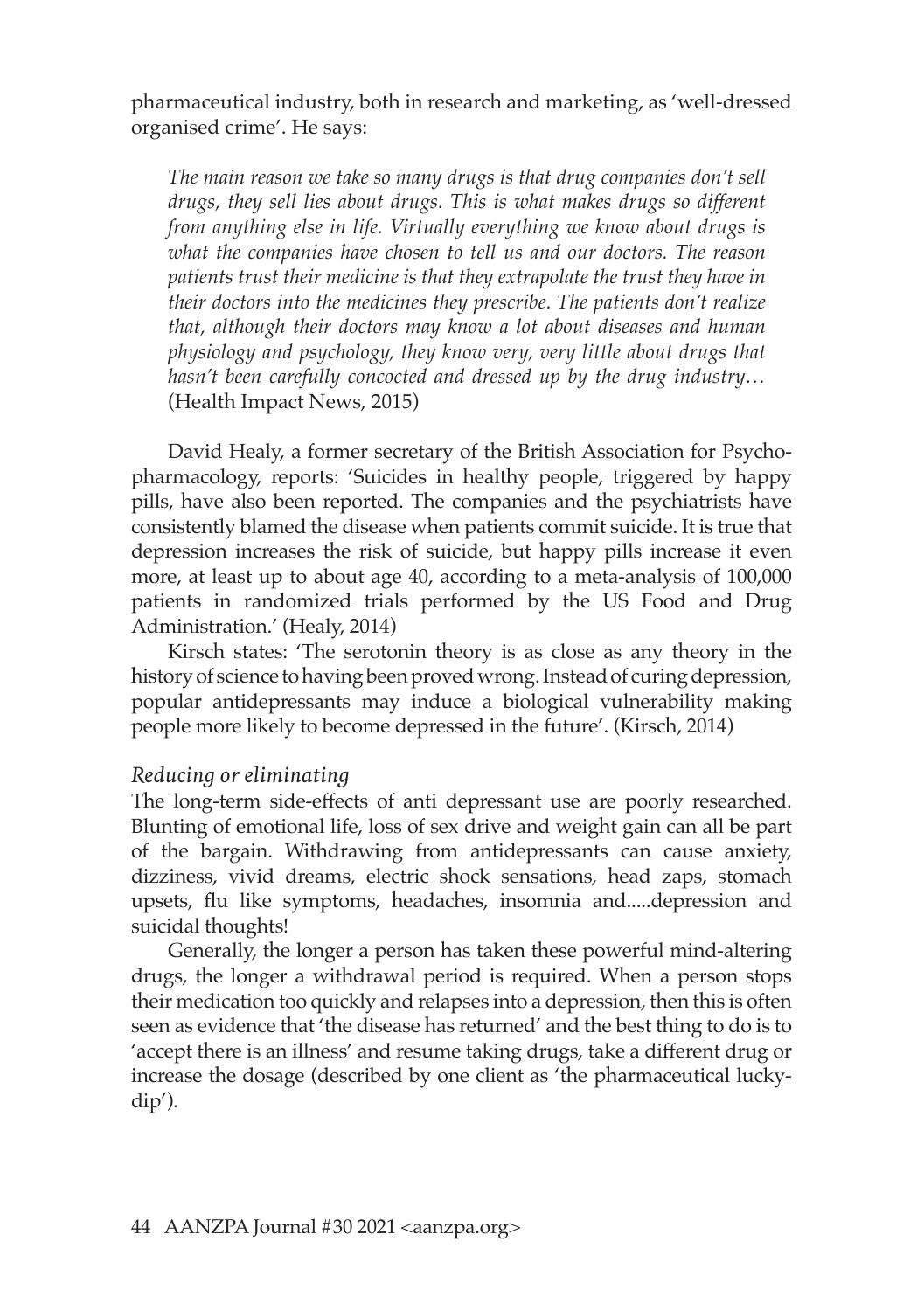# Looking forward *A drug-free approach*

I generally do not advise my clients to stop (or take) medications. Any reduction in, or withdrawal from medications is initiated by the client. The client drives the process. My function is to support the client in their autonomy and self-determination. We work together to determine the level of motivation and readiness. We also collaborate in devising a solid plan, with back-ups and a support-team. Any reduction of medication must not be done impulsively. Even though some manage a 'cold turkey', withdrawal best takes place thoughtfully and gradually and with support (generally the longer a person has been taking medication, the longer the withdrawal period). We chose a time with as few other stress factors as possible. Collaboration with a GP or psychiatrist or case worker is ideal. Some GP's are hostile to the idea of reduction and the client may get a scathing response. In these situations we find a friendly GP who is willing to collaborate in supporting the patient in their attempt to go drug-free.

### *Social and cultural atom*

If clients are not to rely on having their biochemistry altered by drugs then the resulting vacuum needs to be filled with people and positive relationships. Deeply felt positive social experience affects biochemistry, naturally.

Role Theory (sometimes referred to as Role Dynamics) is a humane alternative to labelling. It attempts to describe all behaviour as interpersonal, taking place *within* relationships. In naming a role, the values a person has which underpin behaviour, are taken into account (we can discover the value by completing the sentence 'the world works best when.......').

Some clients, in a first session, may say: 'I feel depressed'. As depression is actually not a feeling but *a state of being*', I may respond by inviting 'imagine that the word *depression* doesn't exist, and now describe your experience — what words come up?' When someone claims to 'have' social anxiety, I might explore how it is that they fear judgement and rejection. A naive curiosity helps in discovering the fullness of the whole person. Whenever a person uses the word 'depressed', I keep a gentle look out for *repression* of feelings or where in their life they might experience *oppression.* Any assessment or diagnosis (meaning 'to know thoroughly') greatly benefits from taking into account *sociometry*: a mutual flow of feeling within the dynamic tapestry of affiliation; parents and children, friends and enemies, spouses, colleagues and neighbours, past and present. Sociometry exists within a social and cultural atom (an instrument for the assessment and working with interpersonal relationships which gives an in-depth description of networks of relationships and role-relationships). An individual's story can only be made sense of and worked with, within the context of their social and cultural atom.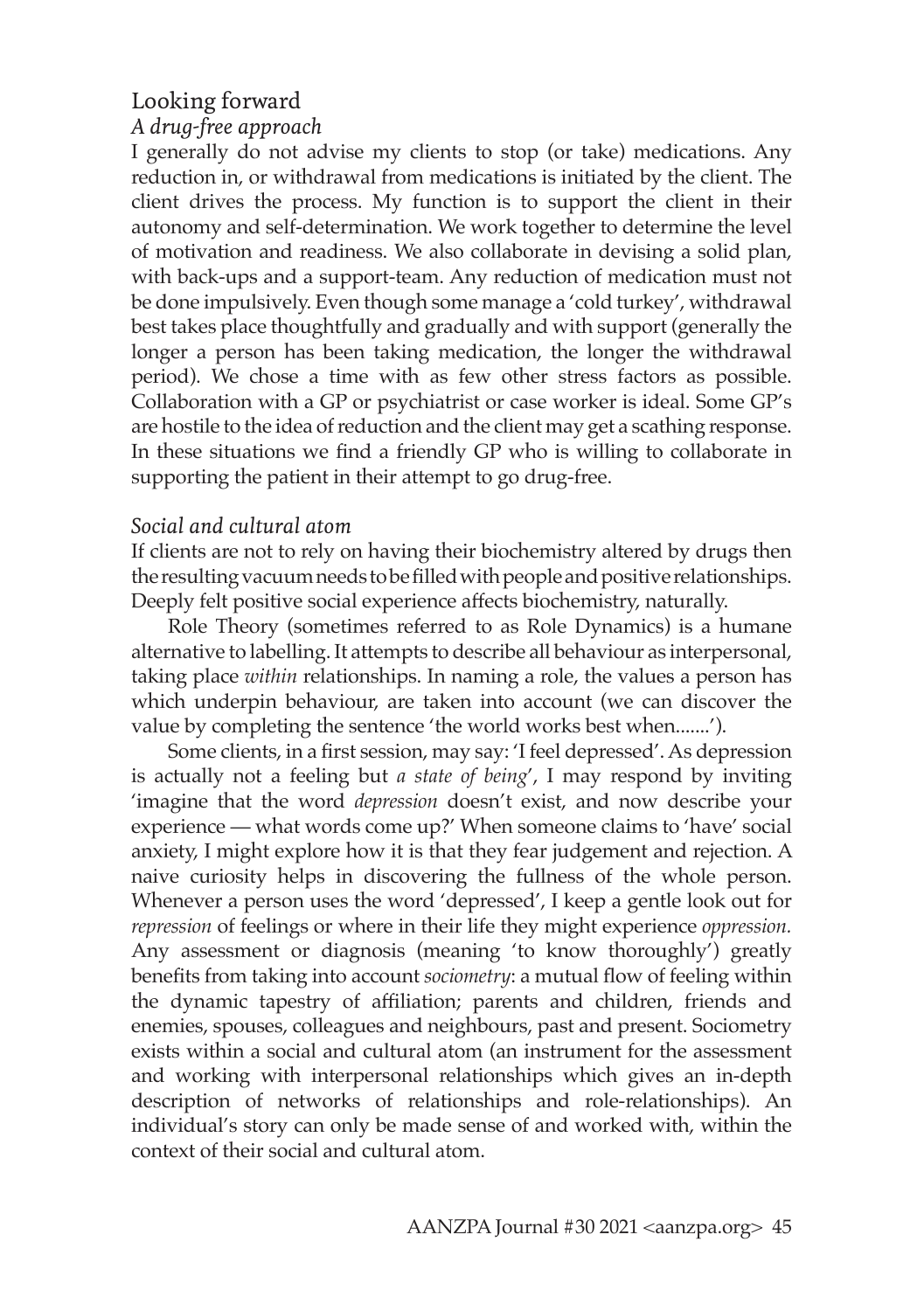### *True insight is followed by action: to know means to act*

Role Theory is used to create a picture of a Social and Cultural Atom and offers a humane approach to describing behaviour, as it avoids labelling or any judgemental process (but does include appropriate judgement). Role descriptions are the result of collaboration between client and practitioner and are never imposed. In a psychodrama group-setting, everyone can become involved. A role name attempts to capture the whole functioning of a person at a given moment in response to a person or object. Through the significant joint-effort involved in the accurate naming of roles and counterroles, it is possible to gain a deep understanding of the dynamics involved in relationships.

An analysis is half the work done. The other half consists of action. Any role-analysis is imbued with the notion that all humans are endowed with the capacity for creativity and can act on this by mobilising their spontaneity. The deep understanding gained through role-analysis is made relevant through warming-up to a creative act, a fresh, vital, flexible and fitting response. This act may be in relationship to self or another person or group and leads to *social atom repair*. Role-development moves in a direction from Fragmenting to Coping to Progressive.

### *Warm-up is of the essence*

Working effectively with those withdrawing from psychiatric drugs is not done through painting by numbers and neatly following the prescribed steps. A formulaic approach won't cut it. Our clients need to experience us as a thoughtful, involved, kind and curious human who will respond with vitality and care. In order to be of assistance the therapist themselves needs to experience a joy in life and a love of people. What a therapeutic relationship can offer has to be more powerful than what a drug can muffle. In arriving to this work well-informed, it pays to read some supportive literature.

Peter Breggin has written a handbook for 'Prescribers, Therapists, Patients and Their Families', called: "Psychiatric Drug Withdrawal" which is an excellent guide. (Breggin, 2013) He offers an informed and humane approach to patients seeking to reclaim their lives and I suggest this as a good read to all psychodramatists who wish to work in this area. Breggin's advice dovetails beautifully with a psychodramatic approach.

### *A few examples from practice*

(Permissions have been gained and identities have been disguised.)

### *Mary*

A woman who gets beaten by her husband and is desperate, finally makes it to her GP and dutifully answers the list of stock questions. She is passive and too ashamed to disclose the abuse at home. The doctor does not ask or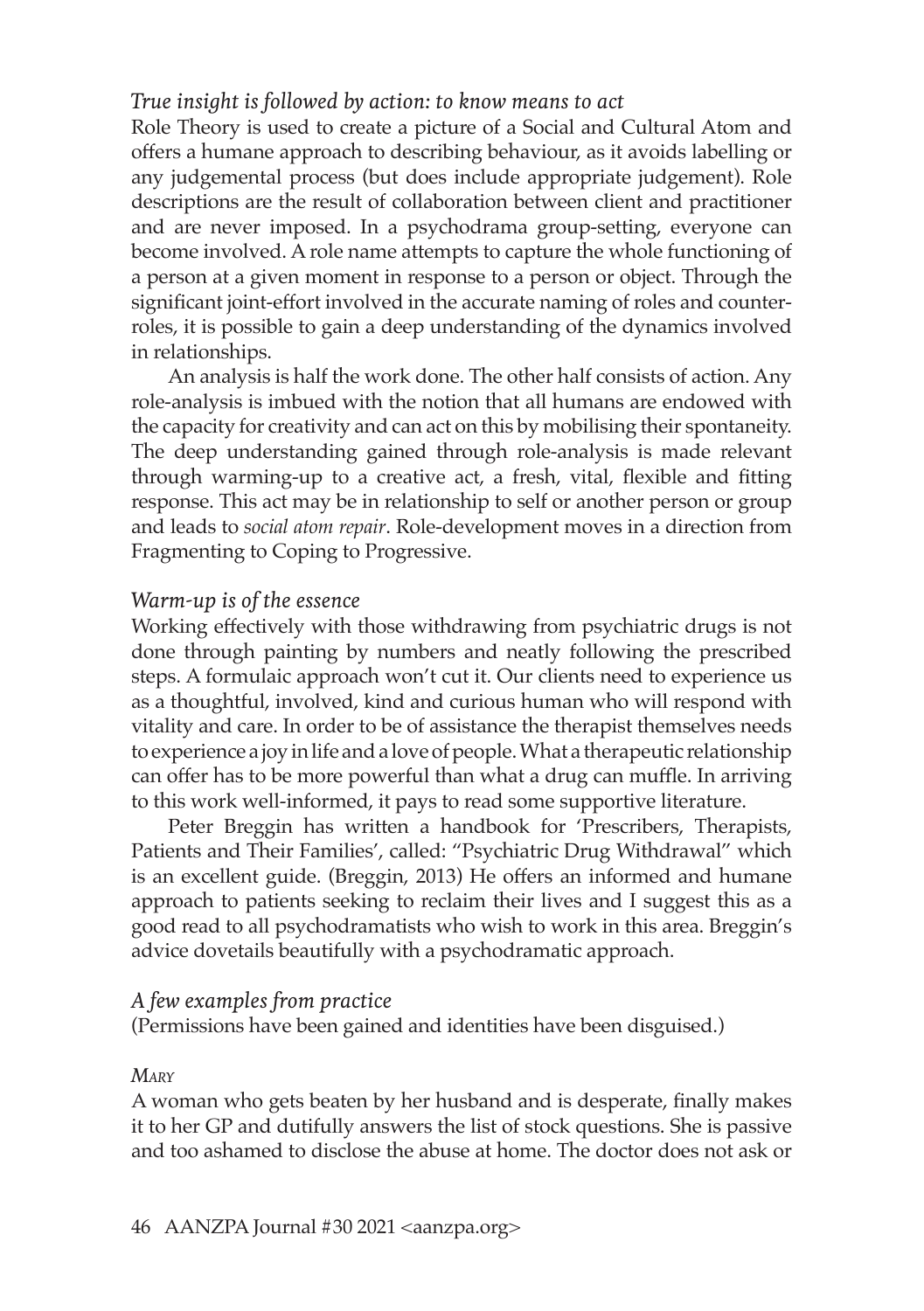probe. She is prescribed antidepressants and goes home. After 2 years of dutifully taking the pills, she musters the courage to reject the 'sick' label. She seeks out a psychotherapist. She withdraws from medication. She joins a psychodrama group which helps to expand and enrich her social atom. The pills acted as a chemical soother that helped her to endure the abuse a bit longer. In the group-setting she receives doubling (a dynamic two-way empathy). Over time she becomes ready to receive a mirroring of her selfblame and passivity in the face of violence. She becomes focused on addressing herself as a long-suffering martyr and effectively confronts her husband's behaviour and their relationship.

### *John*

When John visits his GP, he complains of anxiety, depression and insomnia. What he avoids to mention is that he has had three affairs in the last six months and has been busy lying to all three as well as to his wife. Who, living his kind of life, would not be anxious and have trouble sleeping?

The GP too is anxious. He worries about getting a complaint if he doesn't prescribe and 'something happens'. He prescribes anti-depressants and sleeping pills and he (the doctor) feels better already!

John goes home and plays on his wife's sympathy for his 'illness'. He has no motivation for change. Medication helps the couple to continue an awful status quo. Nothing changes until his wife makes a move that unmasks the devious cheat behind the so-called sick sufferer. Now the truth is out, the work can begin. Instead of anxiety, depression and insomnia being seen as the problem, now lying, conflict-avoidance and truth are being addressed.

#### *Chloe*

A young woman, aged 18, is referred by her parents. They are concerned that she spends her days in bed and nights on her computer. She has dropped out of school and has no job. Her parents' main concern is that Chloe hears voices and hallucinates and therefore they avoid pushing her in any way. They wonder if she is schizophrenic or bi-polar, as this 'runs in the family'. They also wonder if Chloe should be on medication and they ask for an assessment. I meet with Chloe. She presents as a quiet, pale and pimply young person, who withdraws behind her hoodie and squints at me suspiciously.

I find out that her parents have adopted a number of troubled children and were pre-occupied with the immense need these children represented. Chloe (their only biological child) has felt badly neglected. Over the last few years, without her parents knowing, she and some of her mates, like wild escapees, have had a number of weekend benders on a cocktail of alcohol and other recreational and prescription drugs. She shares that she hears a frightening and intimidating voice that others can't hear.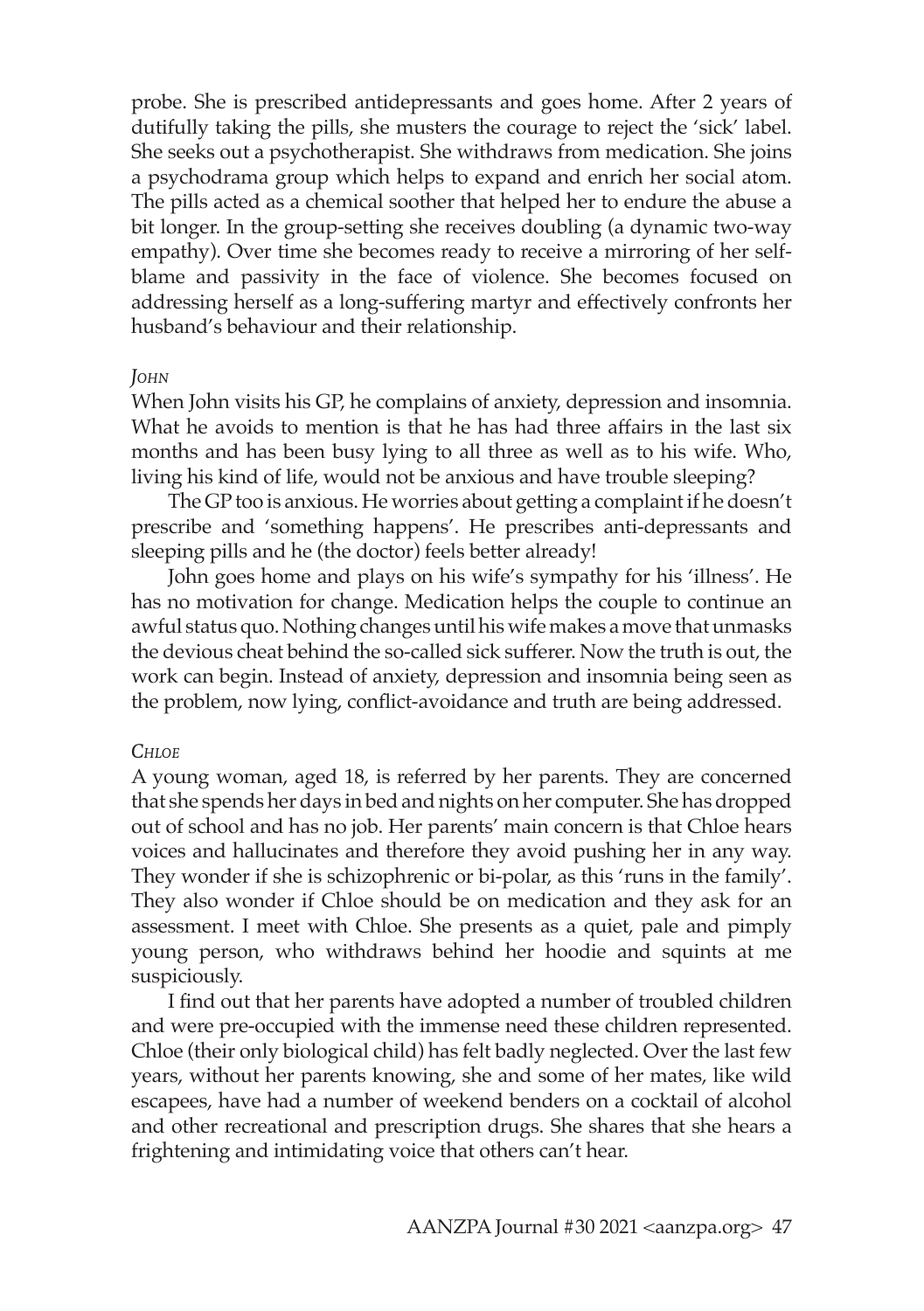In the second session we have a psychodramatic production in my room, using cushions and chairs. I ask Chloe to help me understand how she experiences the voice by her becoming the voice and speaking as the voice to herself. She expresses herself as the voice of a condemning judge: 'You are a useless piece of crap, go on, why don't you just knock yourself off, you loser?'

In the interaction that follows, she lets me know how fearful she is and how she freezes in response to hearing the voice. I double her as a frightened frozen sufferer and we continue to work to develop her ability to talk back. We return to the scene and Chloe expresses curiosity and assertion in response to the put-downs. She feels motivated to act her own version of talking back and she does so with fervour.

I worked with the hypothesis that the voice was an expression of her low self-valuing in response to perceived neglect. Her feelings were distorted and amplified through isolation, computer overuse, a mix of alcohol and drugs and a topsy-turvy day-night rhythm. She had identified with other troubled youths in her life and 'done some bad shit', which further reduced her self-esteem. That the 'voice' was an expression of a condemning judge was confirmed by the fact that the voice appeared mainly in situations where she felt appraised or evaluated, such as in a job interview or meeting new people for the first time.

In the third session Chloe reports that she has hardly heard the voice and feels relieved.

She has committed herself to a normal day/night rhythm, a healthier diet, daily walks and no alcohol. She has been looking for a job and is encouraged to 'get on the horse' and socialise with those friends who are going places. She makes changes to the composition of her 'leisure-time social atom'.

In subsequent sessions she reports that the voice has appeared only briefly — just before a job-interview or when meeting the parents of her boyfriend for the first time. Each time she was able to talk back. When I tell Chloe that she is an inspiration, she seems to glow. Her face now has colour and there is a new liveliness in her being. Her life was on track as 'a psychotic young person on tranquillisers in supported accommodation'. Instead, she now has positive relationships and a fresh direction in life, She dares to have hope for a future.

#### *Andrew*

There is a long-term risk when anyone, especially a teenager, slips into the identity of a 'mental-patient'. A possible consequence of this and the significant work involved in social re-connecting are illustrated by the following vignette:

Andrew, now aged 40, has been on antidepressants since 15. At that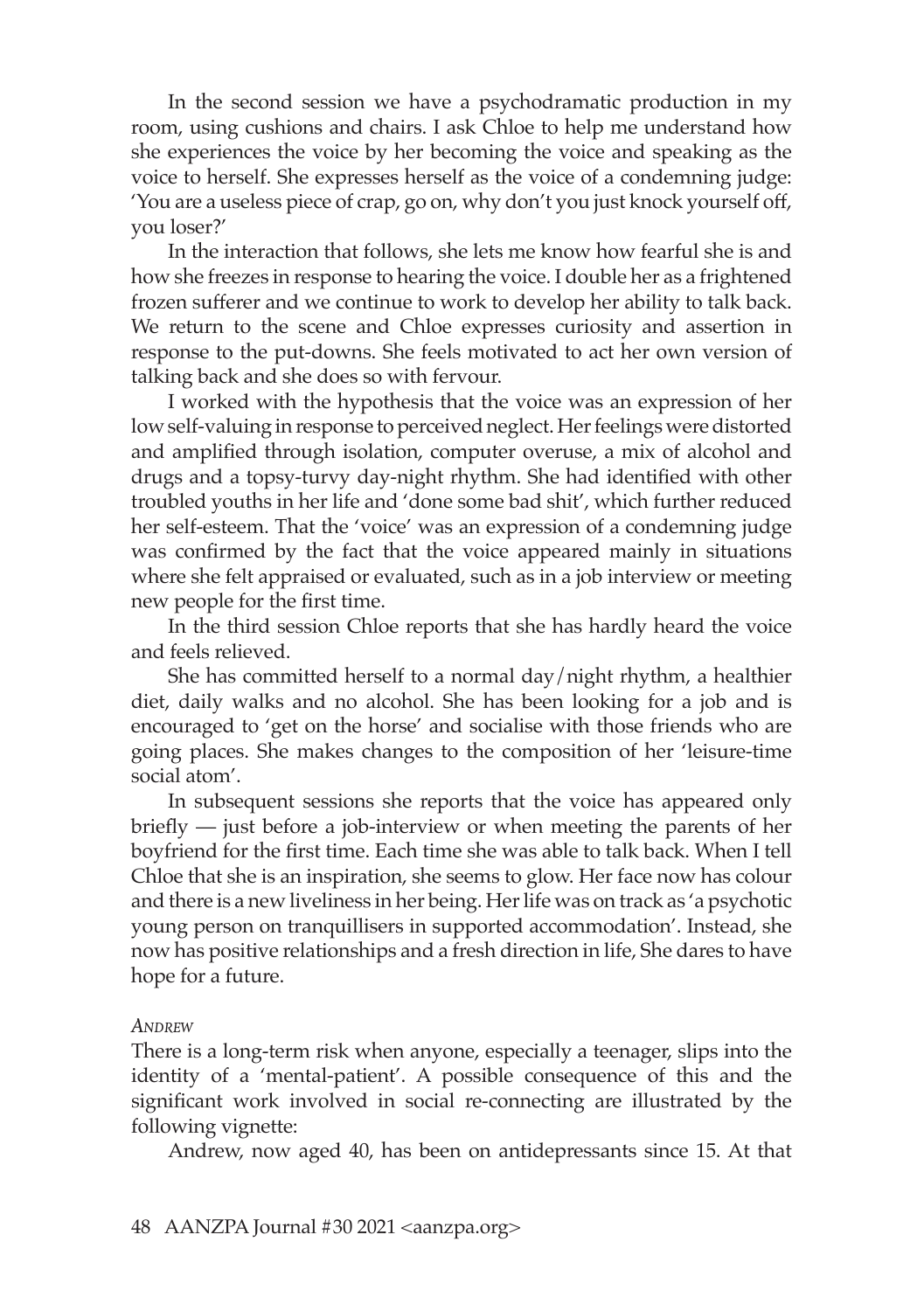time his parents has just separated. He lived with his mother and became her confidante, mummy's little helper, whilst his brother stayed with his father. This situation tore him apart and he started bunking school and had emotional outbursts. His mother had become an alcoholic and never addressed her addiction. She took her son to their GP and, once on medication, Andrew numbed out and fitted in with his mother's needs and demands. He became a 'good boy'.

A medication history (two A-4 pages!) reveals what he calls 'the pharmaceutical lucky-dip' he had been exposed to over 25 years.

Andrew could talk the ears of a person. Half an hour of talking without pause gave the impression of a manic person and this had been a factor in him being diagnosed bi-polar at one stage. However, by checking the side effects of the three medications he was on, we learned that two of them had a stimulant effect!

Andrew takes a year to slowly reduce, one drug at a time, 10% or 15% at a time. Once he is emotionally stable on a new dose he further reduces. If he has a 'relapse' of symptoms then he goes back to the previous dose on which he was stable. Once stabilised, he will try again. His best chance is when he chooses a time of low-stress.

We collaborate in making a sociometric assessment of the people in his life who will support him in his desire to become free of prescription drugs. A support-team is established, so when he feels low, needs to talk or cry or rage, he has somewhere to go. This support team has also been educated as to what kind of behaviours they might expect when Andrew has withdrawal reactions. Instead of panicking through ignorance, they can support him through kind and accurate doubling and mirroring.

He has engaged in swimming and yoga and these activities help to regulate his mood.

His GP, who was scathing of his wish to reduce medication and suggested yet another psychiatric referral, has been sacked. He is now with a new GP who respects his autonomy and self-determination.

In sessions he wants to talk about his early life as a teenager. He is grieving what he has lost as a result of his 'psychiatric career'; not having had children as well as the loss of what could have been a science degree. My response is to listen, double and double some more and maintain a humane and friendly atmosphere. Any in-depth therapeutic work on the early conflicts in his life is mostly postponed until he is medication-free and we both know that what he is experiencing is not distorted and/or amplified by a drug or the withdrawal of a drug.

He has days when he already feels a lot better as well as some darker days. We are catching up with the pain of what was numbed for 25 years. I know that I will be working with Andrew for some time yet.